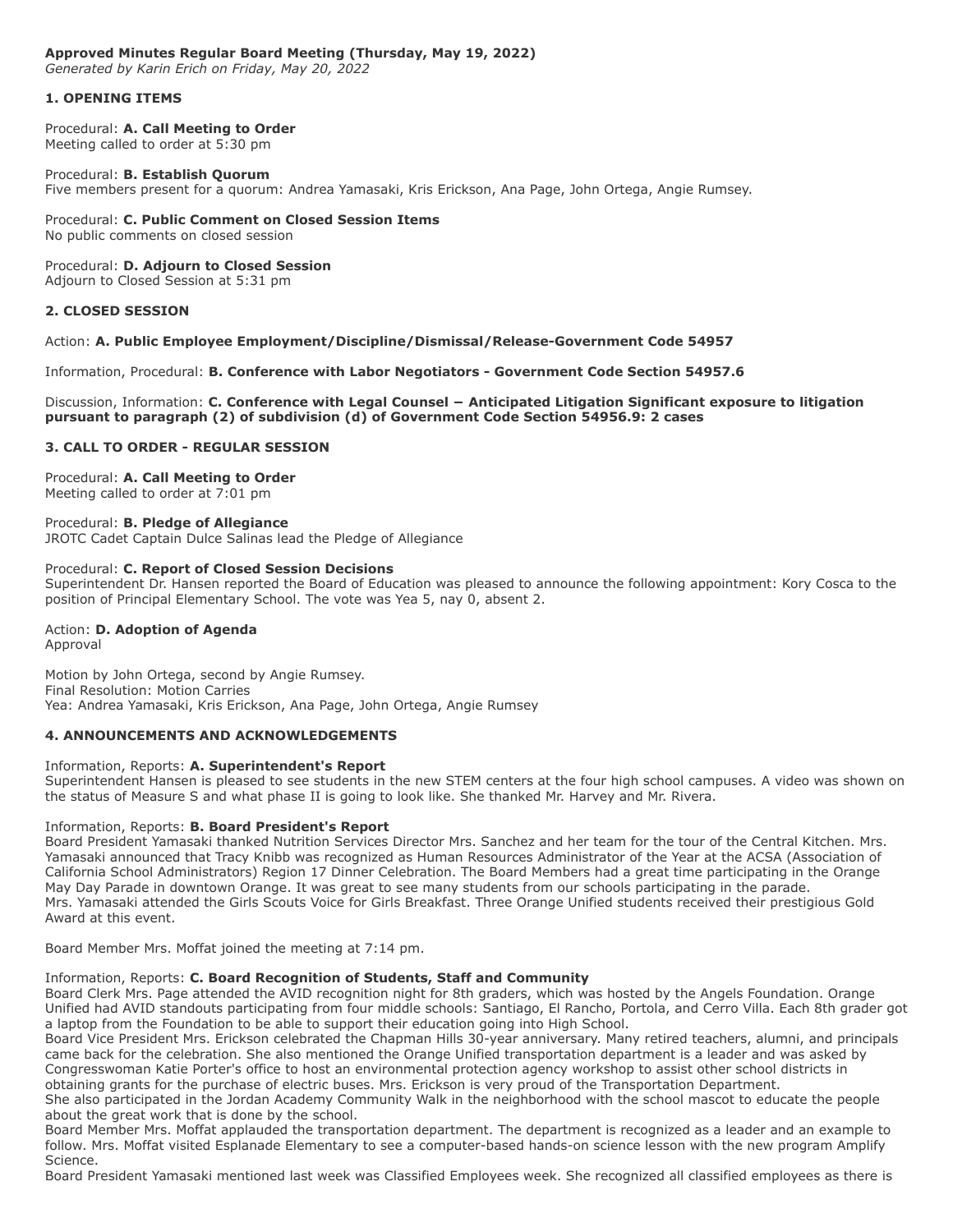no school without such strong support.

Mrs. Moffat talked about the great Employees of the Year celebration at Fred Kelly Stadium. It was a wonderful event. Mrs. Erickson named the 2022 Employees of the Year: Teachers Alex Ayala, Missy Goldman, and Richard Ireland. Classified employees Moises Cisneros, Tina Huang, and Steve Tafua. Administrators Joe Erven, Jeff Jones, and Tam Nguyen.

# Information: **D. Marine Corps JROTC**

JROTC Cadet Captain Dulce Salinas presented on the Marine JROTC program at Orange High School. Colonel Tull, Senior Marine Instructor, Mr. Fearns, president of the Marine Corps JROTC Association, and Mr. McCuistion, Principal of Orange High School were also in attendance.

The board thanked Cadet Captain Salinas for a great presentation and the colonel for his leadership.

## Information: **E. Innovation and Excellence Report- Community Graduation Banners**

Executive Director, Innovation and Excellence Mr. Erven recognized McPherson Magnet and Villa Park High School as they were recently named Project Lead the Way Distinguished Schools. They are the only public schools in Orange County to receive this designation.

Mr. Erven also recognized the Verizon Innovative Schools Teams at Portola and Yorba Middle Schools. Verizon recently named Orange Unified with a Leadership Team Award for our communication systems, support, and evidence of buy-in throughout the school year. Mr. Erven presented on the Community Graduation Banners. Some questions were answered

# **5. APPROVAL OF MINUTES**

# Action: **A. Approval of minutes from the May 5, 2022 Board Meeting**

It is recommended that the Board of Education approve the minutes as presented and reviewed.

Motion by John Ortega, second by Kathy Moffat. Final Resolution: Motion Carries Yea: Andrea Yamasaki, Kris Erickson, Ana Page, Kathy Moffat, John Ortega, Angie Rumsey

# **6. PUBLIC COMMENT**

Procedural: **A. Guidelines**: Members of the audience may address the Board of Education on agenda items during consideration of that item and non agenda items that are within the Board's subject matter and jurisdiction. Speaking time is limited to three (3) minutes per speaker with a maximum of twenty (20) minutes per topic. Persons wishing to speak should submit a blue card prior to the meeting. Non-agenda items may neither be acted upon nor discussed by the Board, but will be responded to either by telephone, mail, or at a subsequent meeting. There were no public comment cards.

**7. ACTION ITEMS**

# Action: **A. PUBLIC HEARING: ORANGE UNIFIED SPECIAL EDUCATION LOCAL PLAN AREA (SELPA), ANNUAL SERVICE AND BUDGET PLAN APPROVAL**

A public hearing was held.

It is recommended the Board of Education approve the Orange Unified SELPA, Annual Service, and Budget Plan as presented.

Motion by Kathy Moffat, second by Kris Erickson. Final Resolution: Motion Carries Yea: Andrea Yamasaki, Kris Erickson, Ana Page, Kathy Moffat, John Ortega, Angie Rumsey

Action: **B. PUBLIC HEARING - PROPOSED 2021-2024 YEAR TWO LOCAL CONTROL AND ACCOUNTABILITY PLAN (LCAP)** Executive Director Accountability, Equity and School Support Mrs. Rodriguez presented the item. Some questions were answered. A public hearing was held.

Action: **C. ESTABLISHMENT OF A SPECIAL RESERVE FUND AND ADOPTION OF RESOLUTION 38-21-22** Assistant Superintendent Business Services Mr. Rivera presented the item. Some questions were answered.

It is recommended that the Board of Education approve the board agenda item as presented.

Motion by John Ortega, second by Kris Erickson. Final Resolution: Motion Carries Yea: Andrea Yamasaki, Kris Erickson, Ana Page, Kathy Moffat, John Ortega, Angie Rumsey

# Action: **D. COMMITMENT CATEGORIES FOR MORE THAN 10% RESERVE AND ADOPTION OF RESOLUTION 39-21-22**

Assistant Superintendent Business Services Mr. Rivera presented the item. Some questions were answered.

It is recommended that the Board of Education approve the board agenda item as presented.

Motion by Kathy Moffat, second by Angie Rumsey. Final Resolution: Motion Carries Yea: Andrea Yamasaki, Kris Erickson, Ana Page, Kathy Moffat, John Ortega, Angie Rumsey

## Action: **E. PUBLIC HEARING - 2021-22 ESTIMATED ACTUALS AND PROPOSED 2022-23 BUDGET**

Assistant Superintendent Business Services Mr. Rivera and Executive Director Mrs. Bulsara presented the item. Some questions were answered.

A public hearing was held.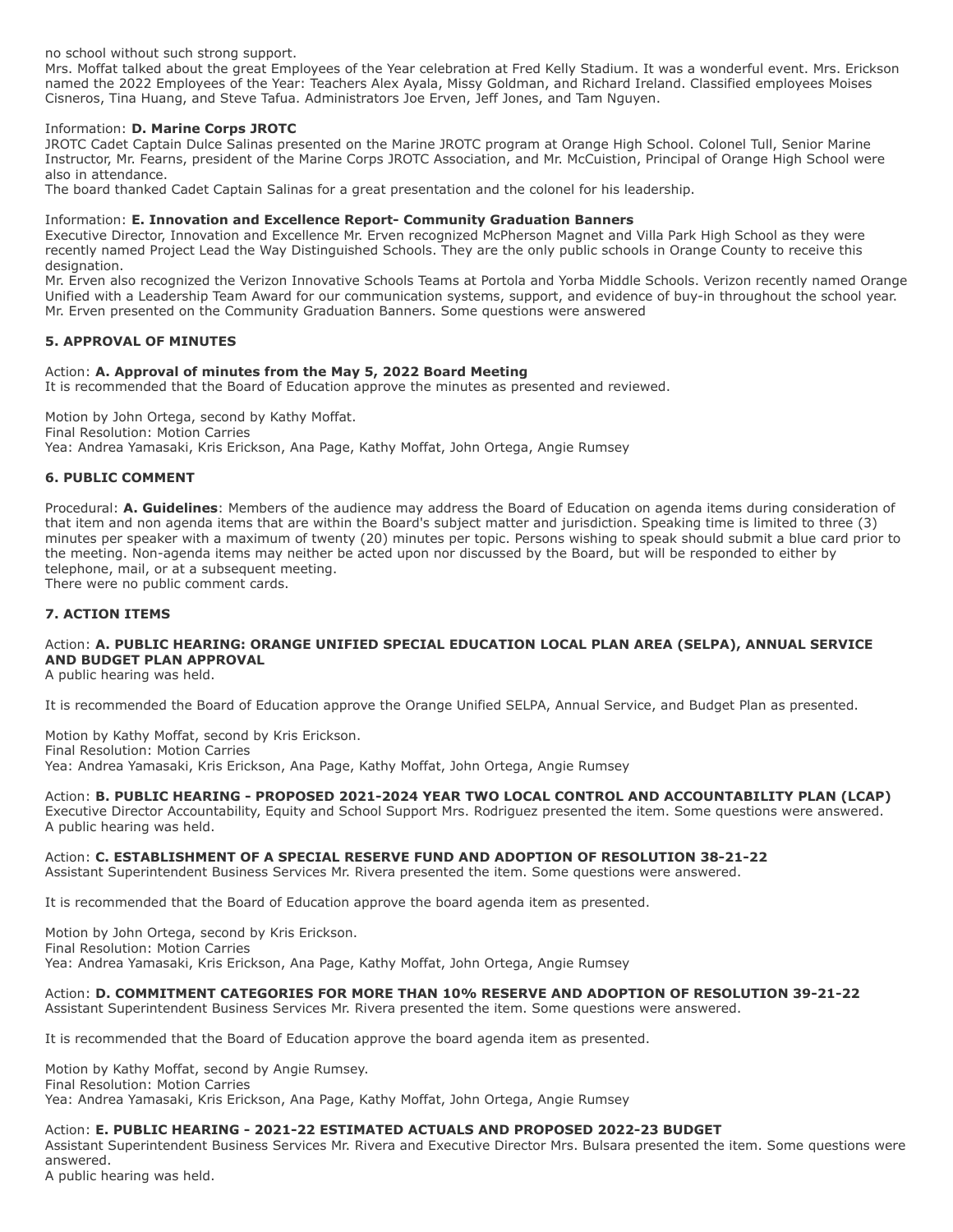# **8. INFORMATION / DISCUSSION ITEMS**

## **9. CONSENT ITEMS**

Action (Consent): **A. Consent Items** are acted upon by one motion. However, any such item can be considered separately at a Board member's request and will be acted upon following approval of the Consent Items.

Board Member, Mr. Ortega pulled item 13O: Third Quarter Report of Uniform Complaints for the Williams Case Settlement for further discussion.

Resolution: It is recommended that the Board of Education approve the board agenda item as presented.

Motion by Kris Erickson, second by Angie Rumsey. Final Resolution: Motion Carries Yea: Andrea Yamasaki, Kris Erickson, Ana Page, Kathy Moffat, John Ortega, Angie Rumsey

# **10. CONSENT ITEMS - MEASURE S**

# **11. CONSENT ITEMS - BUSINESS SERVICES**

# Action (Consent): **A. BID NO. 2021-845 CANYON HIGH SCHOOL RESTROOM UPGRADES AND RELATED FIELD ACCESS IMPROVEMENTS, CHANGE ORDER NO. 1**

Resolution: It is recommended that the Board of Education approve the board agenda item as presented.

Motion by Kris Erickson, second by Angie Rumsey. Final Resolution: Motion Carries Yea: Andrea Yamasaki, Kris Erickson, Ana Page, Kathy Moffat, John Ortega, Angie Rumsey

## Action (Consent): **B. BID NO. 2122-859 GYMNASIUM ROOFING REPLACEMENT AT ORANGE HIGH SCHOOL – DANNY LETNER INC. DBA LETNER ROOFING COMPANY AWARD**

Resolution: It is recommended that the Board of Education approve the board agenda item as presented.

Motion by Kris Erickson, second by Angie Rumsey. Final Resolution: Motion Carries Yea: Andrea Yamasaki, Kris Erickson, Ana Page, Kathy Moffat, John Ortega, Angie Rumsey

## Action (Consent): **C. BID NO. 2122-860 ROOFING REPLACEMENT AT CHAPMAN HILLS ELEMENTARY SCHOOL – DANNY LETNER INC. DBA LETNER ROOFING COMPANY AWARD**

Resolution: It is recommended that the Board of Education approve the board agenda item as presented.

Motion by Kris Erickson, second by Angie Rumsey. Final Resolution: Motion Carries Yea: Andrea Yamasaki, Kris Erickson, Ana Page, Kathy Moffat, John Ortega, Angie Rumsey

# Action (Consent): **D. BID NO. 2122-865C KINDERGARTEN RESTROOM RENOVATION AT MULT. SCHOOLS – NEW DIMENSION GENERAL CONSTRUCTION, LLC.- AWARD**

Resolution: It is recommended that the Board of Education approve the board agenda item as presented.

Motion by Kris Erickson, second by Angie Rumsey. Final Resolution: Motion Carries Yea: Andrea Yamasaki, Kris Erickson, Ana Page, Kathy Moffat, John Ortega, Angie Rumsey

# Action (Consent): **E. COLBI TECHNOLOGIES, ONLINE CONSTRUCTION CONTRACTOR PREQUALIFICATION SUBMITTAL SOFTWARE SYSTEM, AMENDMENT NO. 1**

Resolution: It is recommended that the Board of Education approve the board agenda item as presented.

Motion by Kris Erickson, second by Angie Rumsey. Final Resolution: Motion Carries Yea: Andrea Yamasaki, Kris Erickson, Ana Page, Kathy Moffat, John Ortega, Angie Rumsey

# Action (Consent): **F. KOURY ENGINEERING, LAB AND MATERIAL TESTING AND SPECIAL INSPECTION SERVICES FOR EL MODENA HIGH SCHOOL AQUATIC CENTER PROJECT, AMENDMENT NO. 3**

Resolution: It is recommended that the Board of Education approve the board agenda item as presented.

Motion by Kris Erickson, second by Angie Rumsey. Final Resolution: Motion Carries Yea: Andrea Yamasaki, Kris Erickson, Ana Page, Kathy Moffat, John Ortega, Angie Rumsey

Action (Consent): **G. ATKINSON, ANDELSON, LOYA, RUUD & ROMO**

Resolution: It is recommended that the Board of Education approve the board agenda item as presented.

Motion by Kris Erickson, second by Angie Rumsey. Final Resolution: Motion Carries Yea: Andrea Yamasaki, Kris Erickson, Ana Page, Kathy Moffat, John Ortega, Angie Rumsey

## Action (Consent): **H. BICKMORE RISK SERVICES**

Resolution: It is recommended that the Board of Education approve the board agenda item as presented.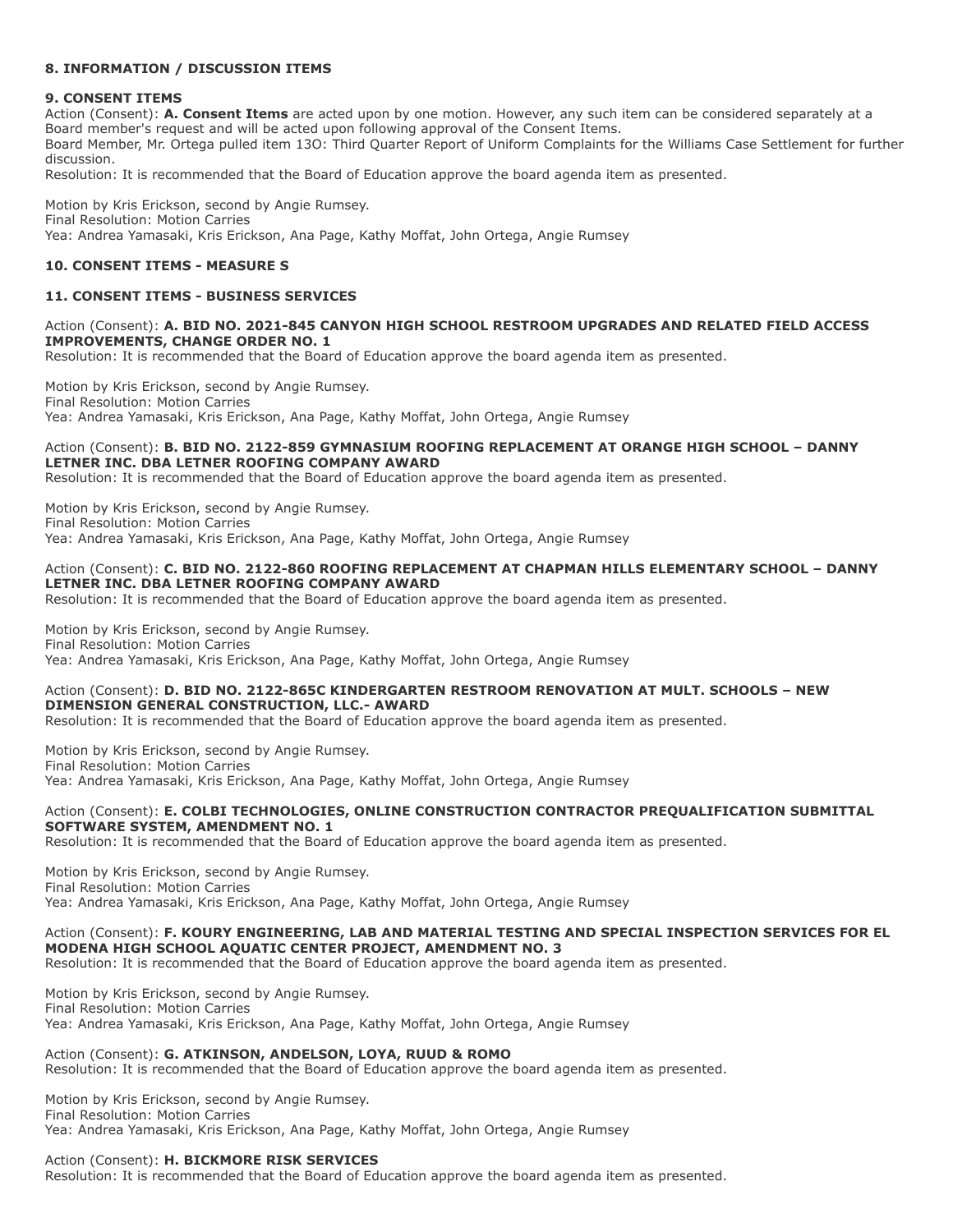Motion by Kris Erickson, second by Angie Rumsey. Final Resolution: Motion Carries Yea: Andrea Yamasaki, Kris Erickson, Ana Page, Kathy Moffat, John Ortega, Angie Rumsey

# Action (Consent): **I. CPR 1, LLC, AED PROGRAM MAINTENANCE AND CONSULTATION SERVICES**

Resolution: It is recommended that the Board of Education approve the board agenda item as presented.

Motion by Kris Erickson, second by Angie Rumsey. Final Resolution: Motion Carries Yea: Andrea Yamasaki, Kris Erickson, Ana Page, Kathy Moffat, John Ortega, Angie Rumsey

# Action (Consent): **J. CRZ PATTERSON LLC**

Resolution: It is recommended that the Board of Education approve the board agenda item as presented.

Motion by Kris Erickson, second by Angie Rumsey. Final Resolution: Motion Carries Yea: Andrea Yamasaki, Kris Erickson, Ana Page, Kathy Moffat, John Ortega, Angie Rumsey

Action (Consent): **K. ECOMOTION, PHASE II THIRD PARTY PHOTOVOLTAIC PROJECT ANALYSIS** Resolution: It is recommended that the Board of Education approve the board agenda item as presented.

Motion by Kris Erickson, second by Angie Rumsey. Final Resolution: Motion Carries Yea: Andrea Yamasaki, Kris Erickson, Ana Page, Kathy Moffat, John Ortega, Angie Rumsey

#### Action (Consent): **L. EIDE BAILLY LLP**

Resolution: It is recommended that the Board of Education approve the board agenda item as presented.

Motion by Kris Erickson, second by Angie Rumsey. Final Resolution: Motion Carries Yea: Andrea Yamasaki, Kris Erickson, Ana Page, Kathy Moffat, John Ortega, Angie Rumsey

## Action (Consent): **M. HARRINGTON GEOTECHNICAL ENGINEERING INC.**

Resolution: It is recommended that the Board of Education approve the board agenda item as presented.

Motion by Kris Erickson, second by Angie Rumsey. Final Resolution: Motion Carries Yea: Andrea Yamasaki, Kris Erickson, Ana Page, Kathy Moffat, John Ortega, Angie Rumsey

#### Action (Consent): **N. KEENAN & ASSOCIATES**

Resolution: It is recommended that the Board of Education approve the board agenda item as presented.

Motion by Kris Erickson, second by Angie Rumsey. Final Resolution: Motion Carries Yea: Andrea Yamasaki, Kris Erickson, Ana Page, Kathy Moffat, John Ortega, Angie Rumsey

## Action (Consent): **O. KEENAN & ASSOCIATES**

Resolution: It is recommended that the Board of Education approve the board agenda item as presented.

Motion by Kris Erickson, second by Angie Rumsey. Final Resolution: Motion Carries Yea: Andrea Yamasaki, Kris Erickson, Ana Page, Kathy Moffat, John Ortega, Angie Rumsey

## Action (Consent): **P. NIGRO & NIGRO**

Resolution: It is recommended that the Board of Education approve the board agenda item as presented.

Motion by Kris Erickson, second by Angie Rumsey. Final Resolution: Motion Carries Yea: Andrea Yamasaki, Kris Erickson, Ana Page, Kathy Moffat, John Ortega, Angie Rumsey

Action (Consent): **Q. ORANGE POLICE DEPARTMENT TO PROVIDE SECURITY SERVICES FOR DISTRICT EVENTS** Resolution: It is recommended that the Board of Education approve the board agenda item as presented.

Motion by Kris Erickson, second by Angie Rumsey. Final Resolution: Motion Carries Yea: Andrea Yamasaki, Kris Erickson, Ana Page, Kathy Moffat, John Ortega, Angie Rumsey

## Action (Consent): **R. P & A ADMINISTRATIVE SERVICES**

Resolution: It is recommended that the Board of Education approve the board agenda item as presented.

Motion by Kris Erickson, second by Angie Rumsey. Final Resolution: Motion Carries Yea: Andrea Yamasaki, Kris Erickson, Ana Page, Kathy Moffat, John Ortega, Angie Rumsey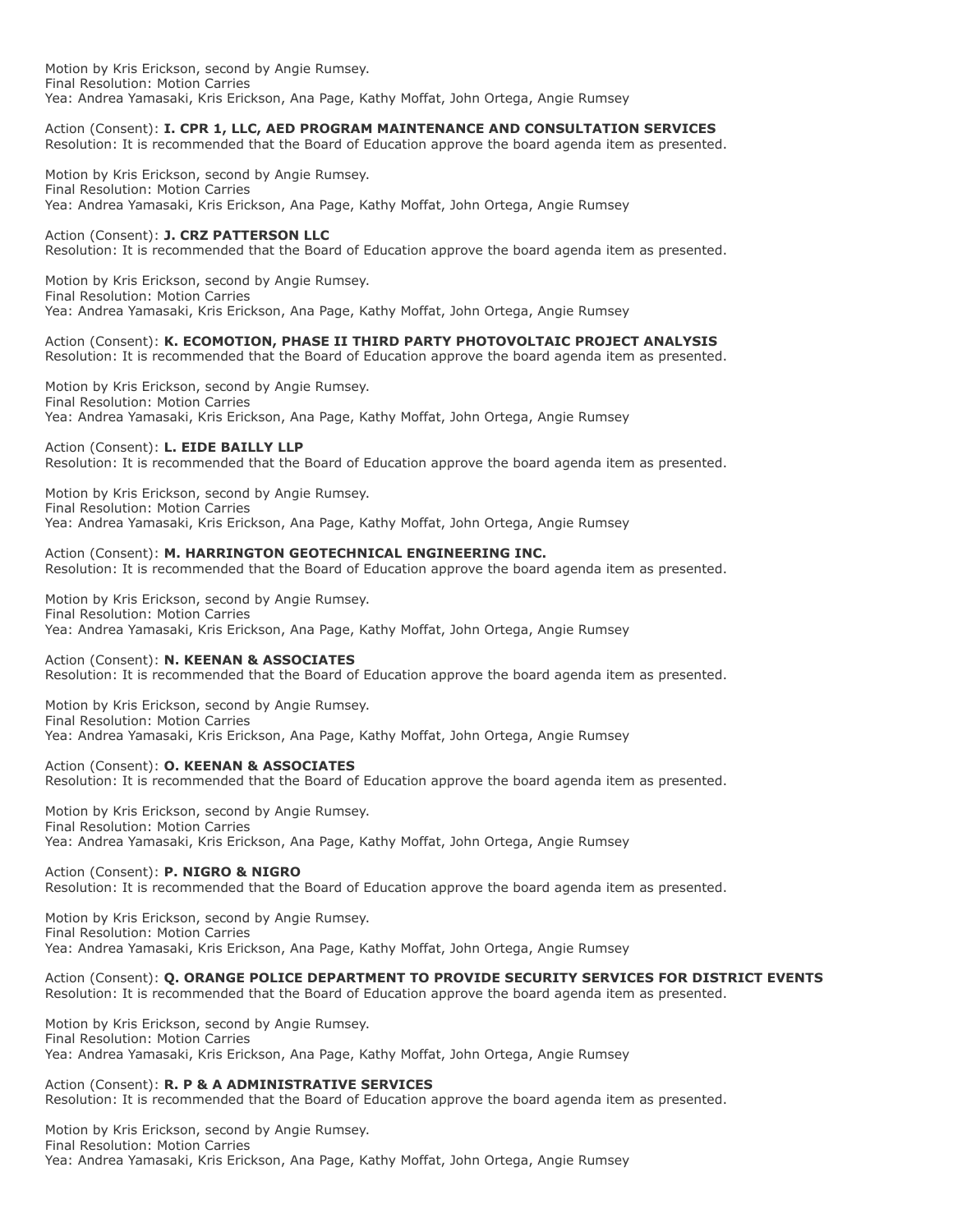Action (Consent): **S. PCA ARBORISTS & CONSULTANTS INC. DBA PACIFIC COAST HORTICULTURISTS** Resolution: It is recommended that the Board of Education approve the board agenda item as presented.

Motion by Kris Erickson, second by Angie Rumsey. Final Resolution: Motion Carries Yea: Andrea Yamasaki, Kris Erickson, Ana Page, Kathy Moffat, John Ortega, Angie Rumsey

# Action (Consent): **T. SPHERA SOLUTIONS, INC.**

Resolution: It is recommended that the Board of Education approve the board agenda item as presented.

Motion by Kris Erickson, second by Angie Rumsey. Final Resolution: Motion Carries Yea: Andrea Yamasaki, Kris Erickson, Ana Page, Kathy Moffat, John Ortega, Angie Rumsey

# Action (Consent): **U. USE, SALE OR DISTRIBUTION OF FIREWORKS OR PYROTECHNIC DEVICES FOR SPECIAL OCCASIONS**

Resolution: It is recommended that the Board of Education recognize July 4 as a special occasion, and approve the use, sale or distribution of fireworks, with the appropriate city authorization, use of facility applications and insurance certificates at Crescent Elementary, Canyon High School and Villa Park High School.

Motion by Kris Erickson, second by Angie Rumsey. Final Resolution: Motion Carries Yea: Andrea Yamasaki, Kris Erickson, Ana Page, Kathy Moffat, John Ortega, Angie Rumsey

## Action (Consent): **V. ACCEPTANCE OF COMPLETED CONTRACT(S) AND FILING OF NOTICE(S) OF COMPLETION** Resolution: It is recommended that the Board of Education accept the contract(s) as complete and authorize staff to file appropriate notice(s) of completion

Motion by Kris Erickson, second by Angie Rumsey. Final Resolution: Motion Carries Yea: Andrea Yamasaki, Kris Erickson, Ana Page, Kathy Moffat, John Ortega, Angie Rumsey

## Action (Consent): **W. IN LIEU OF PROPOSITION 39 FACILITIES USE AGREEMENT BY AND AMONG ORANGE UNIFIED SCHOOL DISTRICT, ORANGE COUNTY CLASSICAL ACADEMY COUNTYWIDE BENEFIT CHARTER SCHOOL, AND ORANGE COUNTY CLASSICAL ACADEMY, INC.**

Resolution: It is recommended that the Board of Education take action to approve the In Lieu of Proposition 39 Facilities Use Agreement with Orange County Classical Academy Countywide Benefit Charter School and Orange County Classical Academy, Inc.

Motion by Kris Erickson, second by Angie Rumsey. Final Resolution: Motion Carries Yea: Andrea Yamasaki, Kris Erickson, Ana Page, Kathy Moffat, John Ortega, Angie Rumsey

# **12. CONSENT ITEMS - HUMAN RESOURCES**

Action (Consent): **A. PERSONNEL REPORT** Resolution: It is recommended that the Board of Education approve the Personnel Report as presented.

Motion by Kris Erickson, second by Angie Rumsey. Final Resolution: Motion Carries Yea: Andrea Yamasaki, Kris Erickson, Ana Page, Kathy Moffat, John Ortega, Angie Rumsey

# Action (Consent): **B. FRONTLINE – SUBFINDER AUTOMATED SYSTEM**

Resolution: It is recommended that the Board of Education approve the contract for Frontline - Subfinder Automated System as presented.

Motion by Kris Erickson, second by Angie Rumsey. Final Resolution: Motion Carries Yea: Andrea Yamasaki, Kris Erickson, Ana Page, Kathy Moffat, John Ortega, Angie Rumsey

# Action (Consent): **C. SHAW HR CONSULTING**

Resolution: It is recommended that the Board of Education approve the contract for Shaw HR Consulting as presented.

Motion by Kris Erickson, second by Angie Rumsey. Final Resolution: Motion Carries Yea: Andrea Yamasaki, Kris Erickson, Ana Page, Kathy Moffat, John Ortega, Angie Rumsey

Action (Consent): **D. COOPERATIVE ORGANIZATION DEVELOPMENT OF EMPLOYEE SELECTION (CODESP)** Resolution: It is recommended that the Board of Education approve the contract for Cooperative Organization Development of Employee Selection (CODESP) as presented.

Motion by Kris Erickson, second by Angie Rumsey. Final Resolution: Motion Carries Yea: Andrea Yamasaki, Kris Erickson, Ana Page, Kathy Moffat, John Ortega, Angie Rumsey

# **13. CONSENT ITEMS - EDUCATIONAL SERVICES**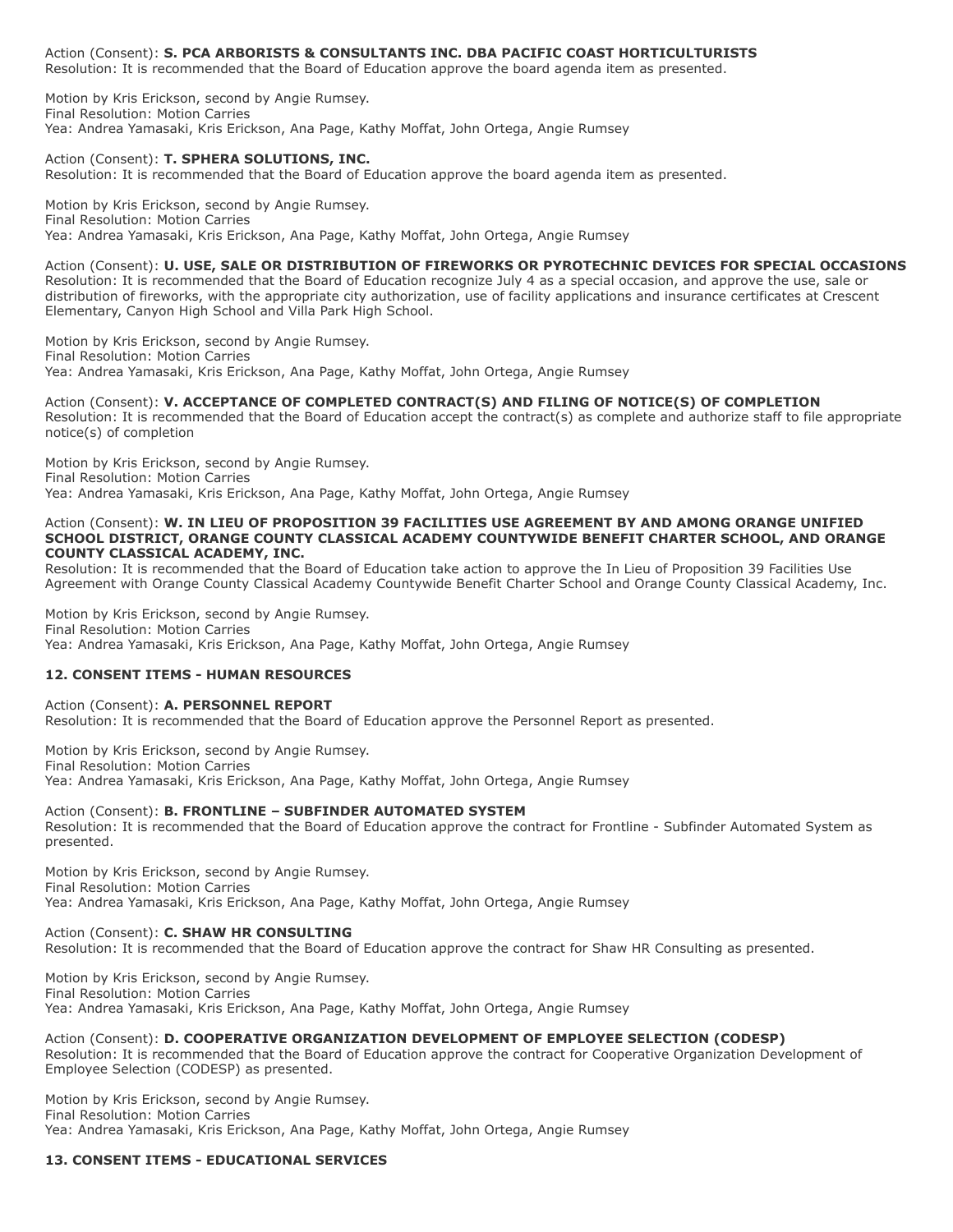# Action (Consent): **A. AUDITORY INSTRUMENTS, INC**

Resolution: It is recommended the Board of Education approve entering into a contract for the 2022-23 school year.

Motion by Kris Erickson, second by Angie Rumsey. Final Resolution: Motion Carries Yea: Andrea Yamasaki, Kris Erickson, Ana Page, Kathy Moffat, John Ortega, Angie Rumsey

#### Action (Consent): **B. CAREERSTAFF UNLIMITED, LLC**

Resolution: It is recommended the Board of Education approve entering into a contract for the 2022-23 school year.

Motion by Kris Erickson, second by Angie Rumsey. Final Resolution: Motion Carries Yea: Andrea Yamasaki, Kris Erickson, Ana Page, Kathy Moffat, John Ortega, Angie Rumsey

## Action (Consent): **C. HARBOTTLE LAW GROUP**

Resolution: It is recommended the Board of Education approve entering into a contract for the 2022-23 school year.

Motion by Kris Erickson, second by Angie Rumsey. Final Resolution: Motion Carries Yea: Andrea Yamasaki, Kris Erickson, Ana Page, Kathy Moffat, John Ortega, Angie Rumsey

#### Action (Consent): **D. IMPACT REHABILITATION CENTER**

Resolution: It is recommended the Board of Education approve entering into a contract for the 2022-23 school year.

Motion by Kris Erickson, second by Angie Rumsey. Final Resolution: Motion Carries Yea: Andrea Yamasaki, Kris Erickson, Ana Page, Kathy Moffat, John Ortega, Angie Rumsey

## Action (Consent): **E. LEFT COAST SCALES, LLC**

Resolution: It is recommended the Board of Education approve entering into a contract for the 2022-23 school year.

Motion by Kris Erickson, second by Angie Rumsey. Final Resolution: Motion Carries Yea: Andrea Yamasaki, Kris Erickson, Ana Page, Kathy Moffat, John Ortega, Angie Rumsey

# Action (Consent): **F. GOODWILL SOLAC LINKS SIGN LANGUAGE AND INTERPRETING SERVICES**

Resolution: It is recommended the Board of Education approve entering into a master contract for the 2022-23 school year.

Motion by Kris Erickson, second by Angie Rumsey. Final Resolution: Motion Carries Yea: Andrea Yamasaki, Kris Erickson, Ana Page, Kathy Moffat, John Ortega, Angie Rumsey

## Action (Consent): **G. CONTINENTAL INTERPRETING SERVICES, INC**

Resolution: It is recommended the Board of Education approve entering into a consulting agreement for the 2022-23 school year.

Motion by Kris Erickson, second by Angie Rumsey. Final Resolution: Motion Carries Yea: Andrea Yamasaki, Kris Erickson, Ana Page, Kathy Moffat, John Ortega, Angie Rumsey

Action (Consent): **H. DIANA BRANDIN REALTIME CAPTIONING & SIGN LANGUAGE**

Resolution: It is recommended the Board of Education approve entering into a consulting agreement for the 2022-23 school year.

Motion by Kris Erickson, second by Angie Rumsey. Final Resolution: Motion Carries Yea: Andrea Yamasaki, Kris Erickson, Ana Page, Kathy Moffat, John Ortega, Angie Rumsey

Action (Consent): **I. JOHN TRACY CLINIC DBA JOHN TRACY CENTER**

Resolution: It is recommended the Board of Education approve entering into a consulting agreement for the 2022-23 school year.

Motion by Kris Erickson, second by Angie Rumsey. Final Resolution: Motion Carries Yea: Andrea Yamasaki, Kris Erickson, Ana Page, Kathy Moffat, John Ortega, Angie Rumsey

## Action (Consent): **J. PATRICIA K HOULIHAN**

Resolution: It is recommended the Board of Education approve entering into a consulting agreement for the 2022-23 school year.

Motion by Kris Erickson, second by Angie Rumsey. Final Resolution: Motion Carries Yea: Andrea Yamasaki, Kris Erickson, Ana Page, Kathy Moffat, John Ortega, Angie Rumsey

## Action (Consent): **K. SOUTHERN CALIFORNIA SENSORY SCREENINGS, INC**

Resolution: It is recommended the Board of Education approve entering into a consulting agreement for the 2022-23 school year.

Motion by Kris Erickson, second by Angie Rumsey. Final Resolution: Motion Carries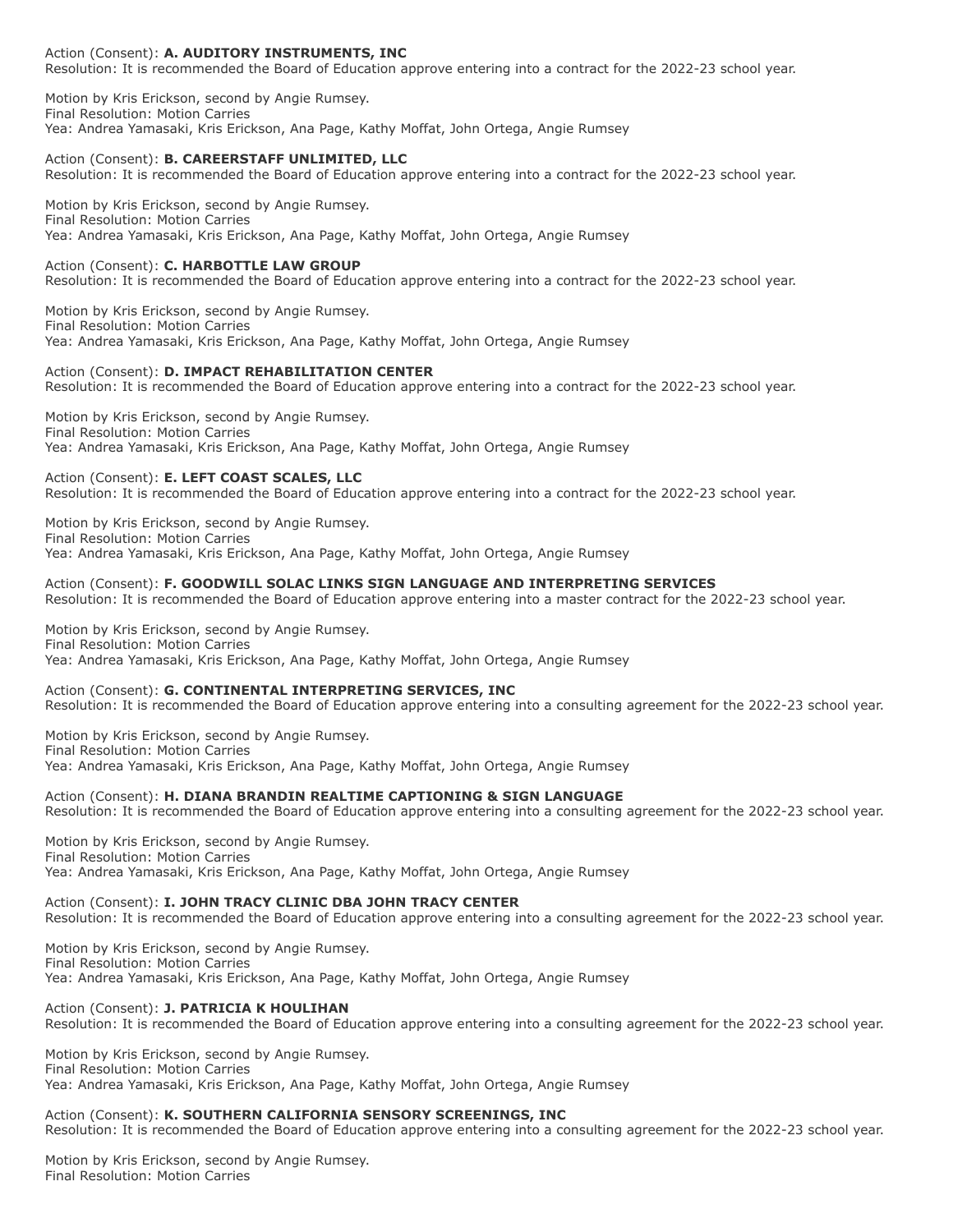Yea: Andrea Yamasaki, Kris Erickson, Ana Page, Kathy Moffat, John Ortega, Angie Rumsey

Action (Consent): **L. JEANETTE C ADAMOWICZ DBA SUMMIT SPEECH PATHOLOGY SERVICES, INC** Resolution: It is recommended the Board of Education approve entering into a consulting agreement for the 2022-23 school year.

Motion by Kris Erickson, second by Angie Rumsey. Final Resolution: Motion Carries Yea: Andrea Yamasaki, Kris Erickson, Ana Page, Kathy Moffat, John Ortega, Angie Rumsey

Action (Consent): **M. LAW OFFICES OF PETER A SANSOM PC**

Resolution: It is recommended the Board of Education approve entering into a contract for the 2022-23 school year.

Motion by Kris Erickson, second by Angie Rumsey. Final Resolution: Motion Carries Yea: Andrea Yamasaki, Kris Erickson, Ana Page, Kathy Moffat, John Ortega, Angie Rumsey

Action (Consent): **N. SPECIAL EDUCATION STUDENT #472322** Resolution: It is recommended the Board of Education approve the item as presented.

Motion by Kris Erickson, second by Angie Rumsey. Final Resolution: Motion Carries Yea: Andrea Yamasaki, Kris Erickson, Ana Page, Kathy Moffat, John Ortega, Angie Rumsey

Action (Consent): **O. ELEVO** Resolution: It is recommended that the Board of Education approve the agreement with ELEVO.

Motion by Kris Erickson, second by Angie Rumsey. Final Resolution: Motion Carries Yea: Andrea Yamasaki, Kris Erickson, Ana Page, Kathy Moffat, John Ortega, Angie Rumsey

Action (Consent): **P. SETTLEMENT AGREEMENT FOR ATTORNEY FEES** Resolution: It is recommended the Board of Education approve the item as presented.

Motion by Kris Erickson, second by Angie Rumsey.

Final Resolution: Motion Carries Yea: Andrea Yamasaki, Kris Erickson, Ana Page, Kathy Moffat, John Ortega, Angie Rumsey

Action (Consent): **Q. HAPPY NUMBERS, INC.** Resolution: It is recommended that the Board of Education approve the item as presented.

Motion by Kris Erickson, second by Angie Rumsey. Final Resolution: Motion Carries Yea: Andrea Yamasaki, Kris Erickson, Ana Page, Kathy Moffat, John Ortega, Angie Rumsey

Action (Consent): **R. STRATEGIC KIDS - AMENDMENT #1** Resolution: It is recommended that the Board of Education approve the item as presented.

Motion by Kris Erickson, second by Angie Rumsey. Final Resolution: Motion Carries Yea: Andrea Yamasaki, Kris Erickson, Ana Page, Kathy Moffat, John Ortega, Angie Rumsey

Action (Consent): **S. EDMENTUM** Resolution: It is recommended that the Board of Education approve the item as presented.

Motion by Kris Erickson, second by Angie Rumsey. Final Resolution: Motion Carries Yea: Andrea Yamasaki, Kris Erickson, Ana Page, Kathy Moffat, John Ortega, Angie Rumsey

# Action (Consent): **T. MEMORANDUM OF UNDERSTANDING (MOU) BETWEEN ORANGE UNIFIED SCHOOL DISTRICT AND ORANGE COUNTY HEALTH CARE AGENCY**

Resolution: It is recommended that the Board of Education approve the Memorandum of Understanding with the Orange County Health Care Agency as presented.

Motion by Kris Erickson, second by Angie Rumsey. Final Resolution: Motion Carries Yea: Andrea Yamasaki, Kris Erickson, Ana Page, Kathy Moffat, John Ortega, Angie Rumsey

# **14. CONSENT ITEMS - EDUCATIONAL SERVICES /STUDY TRIPS**

Action (Consent): **A. ORANGE HIGH SCHOOL– JROTC – WASHINGTON, D.C. – JUNE 24-28, 2022.** Resolution: It is recommended that the Board of Education approve the study trip as presented.

Motion by Kris Erickson, second by Angie Rumsey. Final Resolution: Motion Carries Yea: Andrea Yamasaki, Kris Erickson, Ana Page, Kathy Moffat, John Ortega, Angie Rumsey